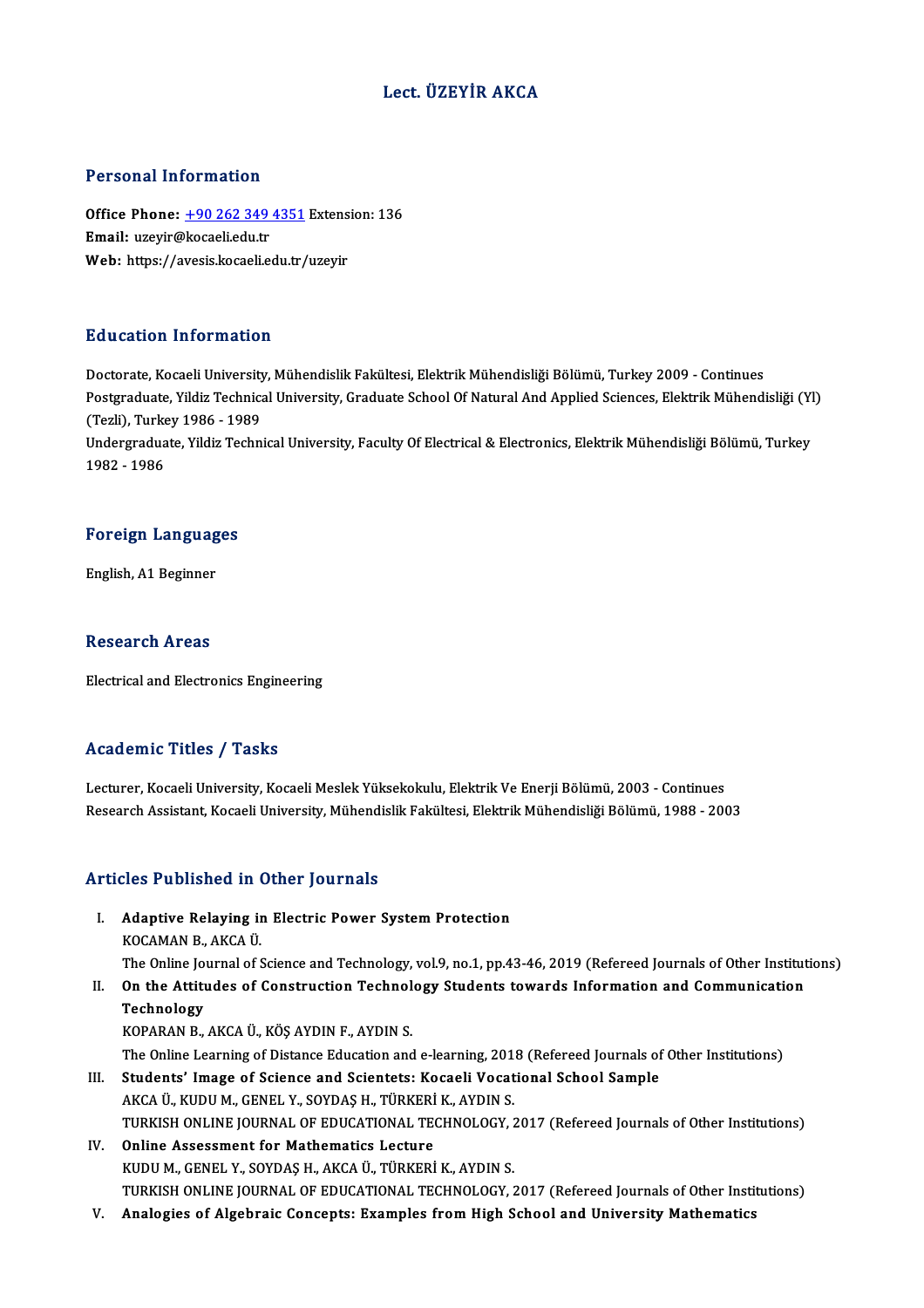AYDINS.,GENEL Y.,AKCAÜ.,SOYDAŞH.,KUDUM.,TÜRKERİK.

- AYDIN S., GENEL Y., AKCA Ü., SOYDAŞ H., KUDU M., TÜRKERİ K.<br>TURKISH ONLINE JOURNAL OF EDUCATIONAL TECHNOLOGY, 2017 (Refereed Journals of Other Institutions)<br>On the Effective Teaching in Vesational School. VI. On the Effective Teaching in Vocational School<br>SOYDAS H., AKCA Ü., KUDU M., GENEL Y., TÜRKERİ K., AYDIN S. TURKISH ONLINE JOURNAL OF EDUCATIONAL TECHNOLOGY, 2<br>On the Effective Teaching in Vocational School<br>SOYDAŞ H., AKCA Ü., KUDU M., GENEL Y., TÜRKERİ K., AYDIN S.<br>TURKISL ONLINE JOURNAL OF EDUCATIONAL TECHNOLOGY 2 On the Effective Teaching in Vocational School<br>SOYDAŞ H., AKCA Ü., KUDU M., GENEL Y., TÜRKERİ K., AYDIN S.<br>TURKISH ONLINE JOURNAL OF EDUCATIONAL TECHNOLOGY, 2017 (Refereed Journals of Other Institutions)<br>Tupes of behavior SOYDAŞ H., AKCA Ü., KUDU M., GENEL Y., TÜRKERİ K., AYDIN S.<br>TURKISH ONLINE JOURNAL OF EDUCATIONAL TECHNOLOGY, 2017 (Refereed<br>VII. Types of behavior in businesses and resistance to individual change<br>SENELDIR O. KUDU M.
- TURKISH ONLINE JOURNAL OF EDUCATIONAL TECHNOLOGY, 20<br>Types of behavior in businesses and resistance to indivi-<br>SENELDİR O., KUDU M., GENEL Y., AKCA Ü., SOYDAŞ H., AYDIN S.<br>TURKISH ONLINE JOURNAL OE EDUCATIONAL TECHNOLOGY, Types of behavior in businesses and resistance to individual change<br>ŞENELDİR O., KUDU M., GENEL Y., AKCA Ü., SOYDAŞ H., AYDIN S.<br>TURKISH ONLINE JOURNAL OF EDUCATIONAL TECHNOLOGY, 2017 (Refereed Journals of Other Institutio SENELDIR O., KUDU M., GENEL Y., AKCA Ü., SOYDAS H., A<br>TURKISH ONLINE JOURNAL OF EDUCATIONAL TECHNO<br>VIII. Emotional and Social Intelligence Against Inertia<br>SOYDAS H. CENEL Y. AKCA Ü. KUDU M. AYDIN S
- TURKISH ONLINE JOURNAL OF EDUCATIONAL TE<br>Emotional and Social Intelligence Against Inc<br>SOYDAŞ H., GENEL Y., AKCA Ü., KUDU M., AYDIN S.<br>TURKISH ONLINE IOURNAL OF EDUCATIONAL TEG Emotional and Social Intelligence Against Inertia<br>SOYDAŞ H., GENEL Y., AKCA Ü., KUDU M., AYDIN S.<br>TURKISH ONLINE JOURNAL OF EDUCATIONAL TECHNOLOGY, 2017 (Refereed Journals of Other Institutions)<br>Analysing of the Lestuner P SOYDAŞ H., GENEL Y., AKCA Ü., KUDU M., AYDIN S.<br>TURKISH ONLINE JOURNAL OF EDUCATIONAL TECHNOLOGY, 2017 (Refereed Jour<br>IX. Analysing of the Lecturer Practice at The Vocational School Mathematics<br>AYDIN S. OE M. KU ICASLAN İ.
- TURKISH ONLINE JOURNAL OF EDUCATIONAL TECHNOLOGY, 2017<br>Analysing of the Lecturer Practice at The Vocational Schoo<br>AYDIN S., OF M., KILIÇASLAN İ., AKCA Ü., KAHRAMAN K., MUTLU C.<br>The Turkish Online Journal of Educational Tec Analysing of the Lecturer Practice at The Vocational School Mathematics<br>AYDIN S., OF M., KILIÇASLAN İ., AKCA Ü., KAHRAMAN K., MUTLU C.<br>The Turkish Online Journal of Educational Technology, 2017 (Refereed Journals of Other AYDIN S., OF M., KILIÇASLAN İ., AKCA Ü., KAHRAMAN K., MUT.<br>The Turkish Online Journal of Educational Technology, 2017 (<br>X. Linear controller design for a large dc gain converter
- The Turkish Online Journa<br>Linear controller design<br>Asadi F., ABUT N., AKCA Ü.<br>INTERNATIONAL JOURNAL X. Linear controller design for a large dc gain converter<br>Asadi F., ABUT N., AKCA Ü.<br>INTERNATIONAL JOURNAL OF ADVANCED AND APPLIED SCIENCES, vol.4, no.7, pp.136-140, 2017 (Journal<br>Indexed in ESCI) Asadi F, ABUT N, AKCA Ü INTERNATIONAL JOURNAL OF ADVANCED AND APPLIED SCIENCES, vol.4, no.7, pp.136-140, 2017 (Jour<br>Indexed in ESCI)<br>XI. Designing a PI controller for Cuk converter using converter dynamics toolbox for MATLAB<br>Agedi E. APUT N. AKCA
- Indexed in ESCI)<br>Designing a PI controlle<br>Asadi F., ABUT N., AKCA Ü.<br>INTERNATIONAL IOURNAI Asadi F., ABUT N., AKCA Ü.

INTERNATIONAL JOURNAL OF ADVANCED AND APPLIED SCIENCES, vol.4, no.6, pp.175-180, 2017 (Journal Indexed in ESCI) INTERNATIONAL JOURNAL OF ADVANCED AND APPLIED SCIENCES, vol.4, no.6, pp.175-1<br>Indexed in ESCI)<br>XII. Development of a power electronics converter dynamics toolbox for MATLAB<br>Assai F. ARIIT N. AKCA Ü

Indexed in ESCI)<br>Development of a powe<br>Asadi F., ABUT N., AKCA Ü.<br>INTERNATIONAL IOURNAI Development of a power electronics converter dynamics toolbox for MATLAB<br>Asadi F., ABUT N., AKCA Ü.<br>INTERNATIONAL JOURNAL OF ADVANCED AND APPLIED SCIENCES, vol.4, no.6, pp.56-62, 2017 (Journal Indexed<br>in ESCD. Asadi F.,<br>INTERN/<br>in ESCI)

# m esci)<br>Refereed Congress / Symposium Publications in Proceedings

| Refereed Congress / Symposium Publications in Proceedings |                                                                                               |
|-----------------------------------------------------------|-----------------------------------------------------------------------------------------------|
| L                                                         | On The Electric Power Distribution Systems                                                    |
|                                                           | AKCA Ü., KOCAMAN B.                                                                           |
|                                                           | International Science and Technology Conference, Paris, France, 18 - 20 July 2018, pp.470-472 |
| Н.                                                        | Renewable Energy Technologies                                                                 |
|                                                           | KOCAMAN B., AKCA Ü.                                                                           |
|                                                           | International Science and Technology Conference, Paris, France, 18 - 20 July 2018, pp.539-540 |
| III.                                                      | On The Energy And Economy Relation                                                            |
|                                                           | KOCAMAN B., AKCA Ü.                                                                           |
|                                                           | International Science and Technology Conference, Paris, France, 18 - 20 July 2018, pp.473-475 |
| IV.                                                       | <b>Communications Systems</b>                                                                 |
|                                                           | AKCA Ü, KOCAMAN B                                                                             |
|                                                           | International Science and Technology Conference, Paris, France, 18 - 20 July 2018, pp.180-182 |
| V.                                                        | On The Energy And Environment                                                                 |
|                                                           | AKCA Ü, KOCAMAN B                                                                             |
|                                                           | International Science and Technology Conference, 18 - 20 July 2018, pp.476-477                |
| VI.                                                       | Adaptive Relaying in Power Systems                                                            |
|                                                           | KOCAMAN B., AKCA Ü.                                                                           |
|                                                           | International Science and Technology Conference, Paris, France, 18 - 20 July 2018, pp.51-52   |
| VII.                                                      | On the Attitudes of Construction Technology Students towardsInformation and Communication     |
|                                                           | Technology                                                                                    |
|                                                           | KOPARAN B., AKCA Ü., KÖŞ AYDIN F., AYDIN S.                                                   |
|                                                           |                                                                                               |